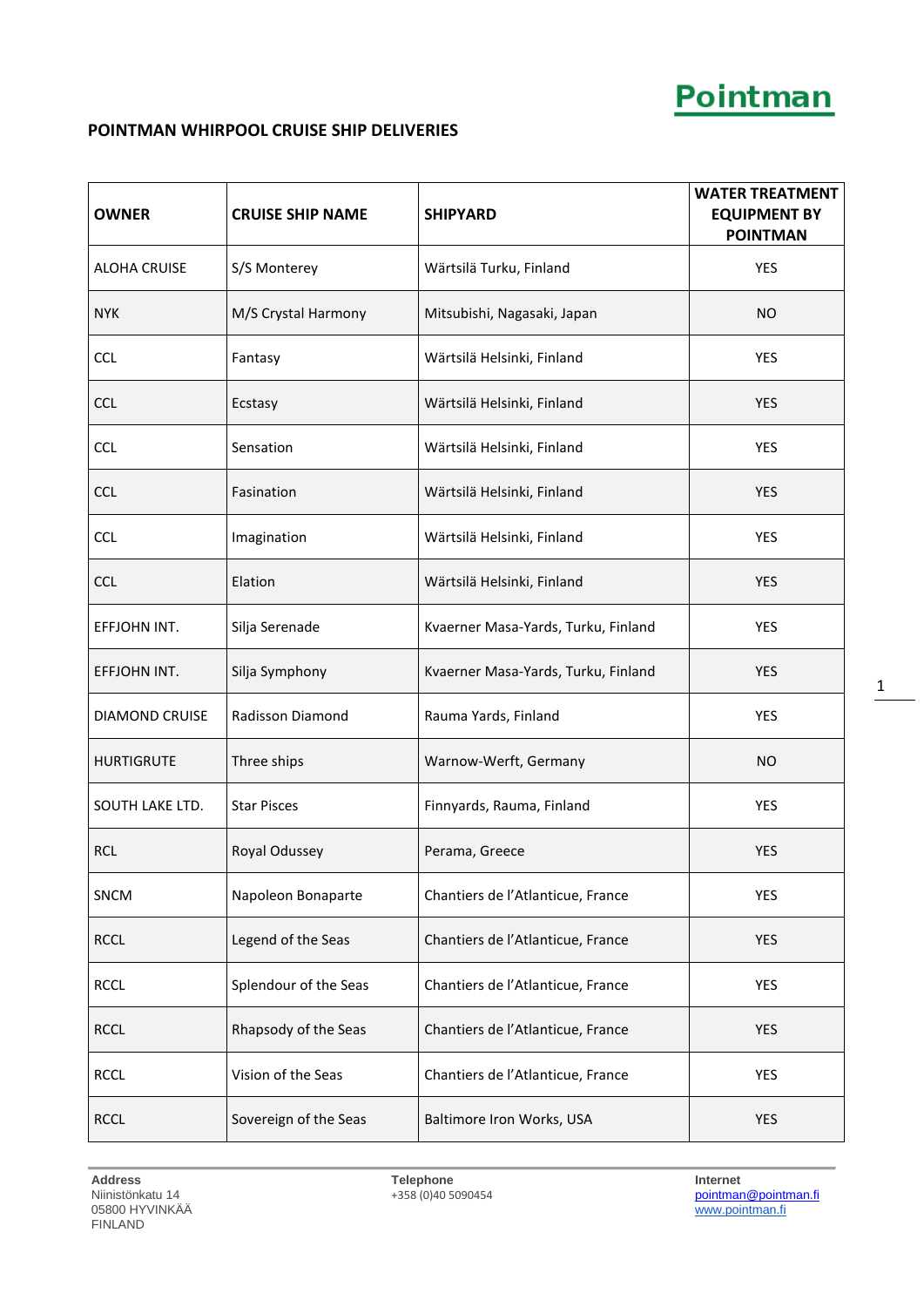### **POINTMAN WHIRPOOL CRUISE SHIP DELIVERIES**

| <b>OWNER</b>          | <b>CRUISE SHIP NAME</b>  | <b>SHIPYARD</b>                        | <b>WATER TREATMENT</b><br><b>EQUIPMENT BY</b><br><b>POINTMAN</b> |
|-----------------------|--------------------------|----------------------------------------|------------------------------------------------------------------|
| <b>RCCL</b>           | Voyager of the Seas      | Kvaerner Masa-Yards, Helsinki, Finland | NO                                                               |
| <b>RCCL</b>           | Explorer of the Seas     | Kvaerner Masa-Yards, Helsinki, Finland | <b>NO</b>                                                        |
| <b>RCCL</b>           | Adventurer of the Seas   | Kvaerner Masa-Yards, Helsinki, Finland | <b>NO</b>                                                        |
| <b>RCCL</b>           | Mariner of the Seas      | Kvaerner Masa-Yards, Helsinki, Finland | <b>NO</b>                                                        |
| <b>COSTA CROSIERE</b> | Costa Atlantica          | Kvaerner Masa-Yards, Helsinki, Finland | YES                                                              |
| <b>CCL</b>            | Carnival Spirit          | Kvaerner Masa-Yards, Helsinki, Finland | <b>YES</b>                                                       |
| <b>CCL</b>            | Carnival Pride           | Kvaerner Masa-Yards, Helsinki, Finland | <b>YES</b>                                                       |
| <b>CCL</b>            | Carnival Legend          | Kvaerner Masa-Yards, Helsinki, Finland | <b>YES</b>                                                       |
| <b>COSTA CROSIERE</b> | Costa Mediterranea       | Kvaerner Masa-Yards, Helsinki, Finland | <b>YES</b>                                                       |
| <b>RCS</b>            | Renaissance One          | Chantiers de l'Atlanticue, France      | <b>YES</b>                                                       |
| <b>RCS</b>            | Renaissance Two          | Chantiers de l'Atlanticue, France      | <b>YES</b>                                                       |
| <b>RCS</b>            | <b>Renaissance Three</b> | Chantiers de l'Atlanticue, France      | <b>YES</b>                                                       |
| <b>RCS</b>            | Renaissance Four         | Chantiers de l'Atlanticue, France      | <b>YES</b>                                                       |
| <b>RCS</b>            | <b>Renaissance Five</b>  | Chantiers de l'Atlanticue, France      | <b>YES</b>                                                       |
| <b>RCS</b>            | Renaissance Six          | Chantiers de l'Atlanticue, France      | <b>YES</b>                                                       |
| <b>RCS</b>            | Renaissance Seven        | Chantiers de l'Atlanticue, France      | <b>YES</b>                                                       |
| <b>RCS</b>            | Renaissance Eight        | Chantiers de l'Atlanticue, France      | YES                                                              |
| <b>RCI</b>            | Millenium                | Chantiers de l'Atlanticue, France      | <b>YES</b>                                                       |
| <b>RCI</b>            | Infinity                 | Chantiers de l'Atlanticue, France      | <b>YES</b>                                                       |
| <b>RCI</b>            | Summit                   | Chantiers de l'Atlanticue, France      | <b>YES</b>                                                       |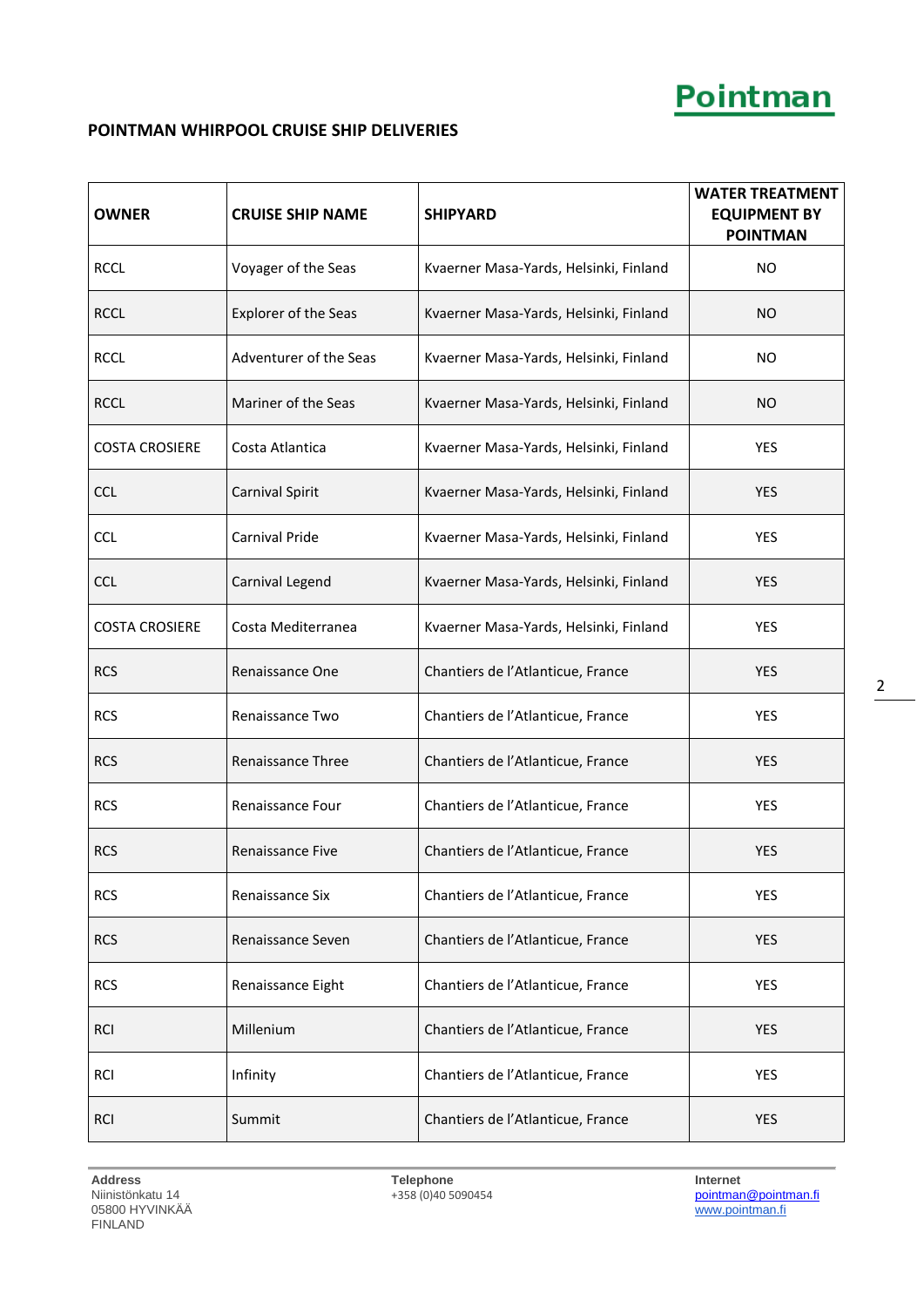### **POINTMAN WHIRPOOL CRUISE SHIP DELIVERIES**

| <b>OWNER</b>       | <b>CRUISE SHIP NAME</b> | <b>SHIPYARD</b>                         | <b>WATER TREATMENT</b><br><b>EQUIPMENT BY</b><br><b>POINTMAN</b> |
|--------------------|-------------------------|-----------------------------------------|------------------------------------------------------------------|
| <b>RCI</b>         | Constellation           | Chantiers de l'Atlanticue, France       | YES                                                              |
| <b>HAL</b>         | Wind Surf               | Atelieres et Chantiers du Havre, France | <b>YES</b>                                                       |
| <b>VIKING LINE</b> | Cinderella              | Turku Repair Yard, Finland              | YES                                                              |
| TALLINK            | Romantika               | Aker Finnyards Rauma, Finland           | <b>YES</b>                                                       |
| TALLINK            | Galaxy                  | Aker Finnyards Rauma, Finland           | <b>YES</b>                                                       |
| <b>COLORLINE</b>   | <b>Color Fantasy</b>    | Kvaerner Masa-Yards, Turku, Finland     | <b>YES</b>                                                       |
| <b>BIRKALINE</b>   | <b>Birka Paradise</b>   | Aker Finnyards Rauma, Finland           | <b>YES</b>                                                       |
| <b>NYK</b>         | Crystal Harmony         | Victoria Shipyards, Canada              | <b>NO</b>                                                        |
| <b>RCCL</b>        | <b>Island Star</b>      | Grand Bahama Shipyard, Bahamas          | <b>YES</b>                                                       |
| <b>COLORLINE</b>   | <b>Color Magic</b>      | Aker-Yards, Turku, Finland              | <b>YES</b>                                                       |
| <b>AIDA</b>        | Diva                    | Meyer Werft, Germany                    | NO.                                                              |
| <b>AIDA</b>        | <b>Bella</b>            | Meyer Werft, Germany                    | <b>NO</b>                                                        |
| AIDA               | Luna                    | Meyer Werft, Germany                    | NO.                                                              |
| RCI                | Oasis of the Seas       | STX-Finland Cruise, Turku, Finland      | <b>NO</b>                                                        |
| <b>RCI</b>         | Allure of the Seas      | STX-Finland Cruise, Turku, Finland      | <b>NO</b>                                                        |
| <b>AIDA</b>        | Aida Blu                | Meyer Werft, Germany                    | <b>NO</b>                                                        |
| <b>NCL</b>         | Epic                    | STX-France Cruise, France               | <b>NO</b>                                                        |
| AIDA               | Sol                     | Meyer Werft, Germany                    | <b>NO</b>                                                        |
| AIDA               | Mar                     | Meyer Werft, Germany                    | <b>NO</b>                                                        |
| AIDA               | Stella                  | Meyer Werft, Germany                    | <b>NO</b>                                                        |

Internet<br><u>[pointman@pointman.fi](mailto:pointman@pointman.fi)</u><br>www.pointman.fi